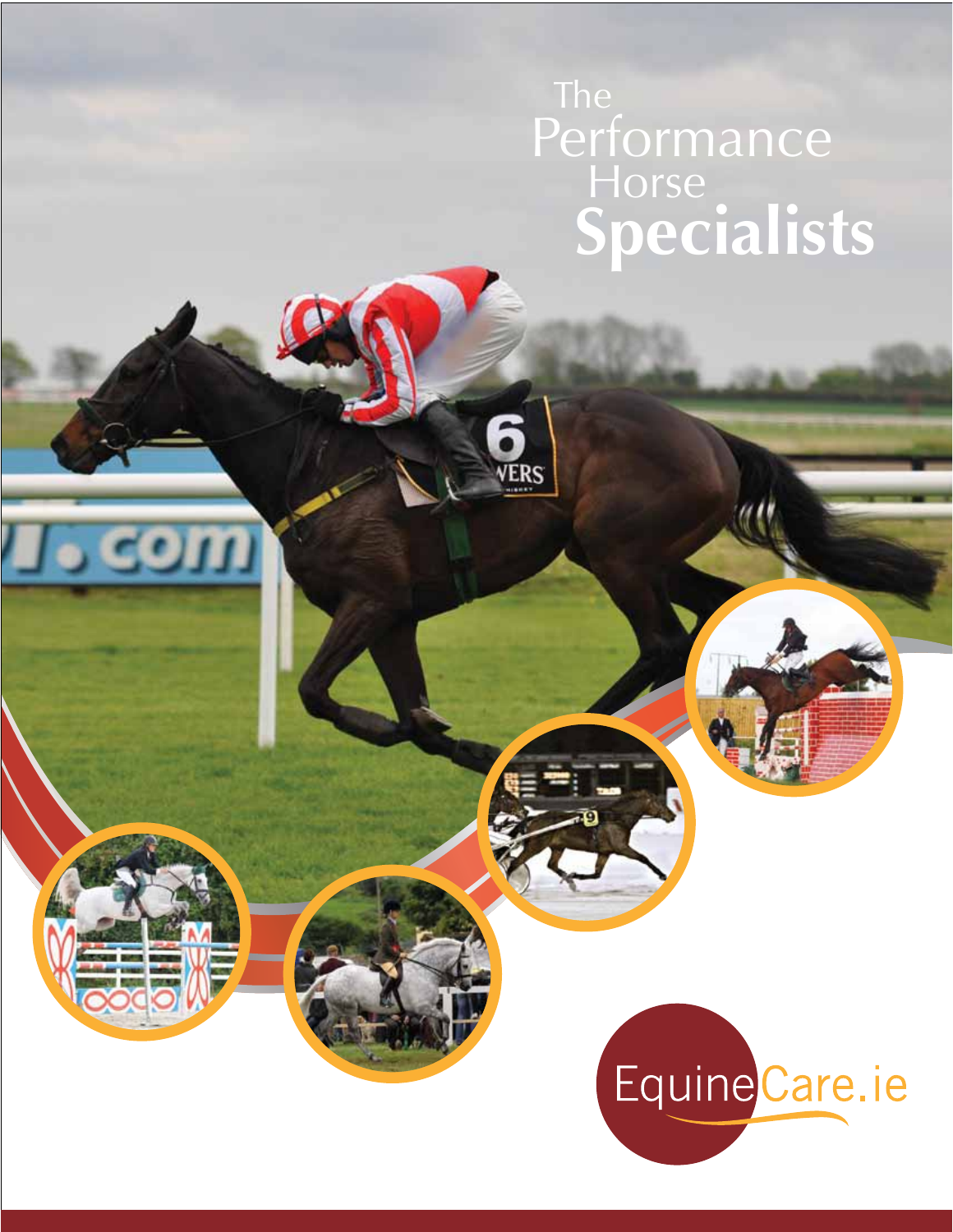## **EQUINECARE**



**EquineCare is an Irish owned company managed by Niall McGuinness. Our policy is to provide you with top quality products that perform beyond your expectations, at a costeffective price. EquineCare currently distributes products from Finishline Horse Products (USA), Kinetic Products (USA), FM Italia (Italy) and Five Star (USA) horse products.**

The Finish Line® tradition for manufacturing quality equine healthcare products began in 1979, but their history with horses dates back to the early 1900's.

Using botanicals, herbs and natural remedies for equine health, John Edward Howe, our founders' grandfather, passed the tradition onto four generations. His grandson John or "JC" began as a jockey and began training in 1942. JC's training suggestion: "Horses are like children. Trainers need to be content with what they get, mold them and treat them equally. He helped his son, John, with some insight to Finish Line® product development and helped formulate the product named after him: JC's X Tie up.

Only the most thorough research and development goes into each and every FINISH LINE® Quality Horse Product. Sure, we could have an extensive



product list...but our goal is to bring you the finest quality products for your horse. We care about horses and always stress: Be good to your horse.

Finishline's products contain superior ingredients and not just a lot of fillers! We are proud to call our products: "Original", "All Natural", "Apple-flavored", "Tested" and filled with "Quality".

FM ITALIA is an Italian company specialised in the manufacturing and the distribution of over-the counter products, food supplements and feed for racehorses.

Devotion and commitment in the research of a passionate and competent team, together with high technologies, guarantee a high standard and they justify the presence of FM ITALIA brand in the well-known and appreciate horse-riding and racing environments.

**Real value doesn't mean more expensive... it could mean half the amount to use when compared to others, more or even double the required vitamins and minerals, high quality ingredients and overall products.**

| Web:          | <b>EquineCare.ie</b>  |
|---------------|-----------------------|
| Tel:          | +35314429278          |
|               | Mobile: +353860834237 |
| <b>Email:</b> | info@equinecare.ie    |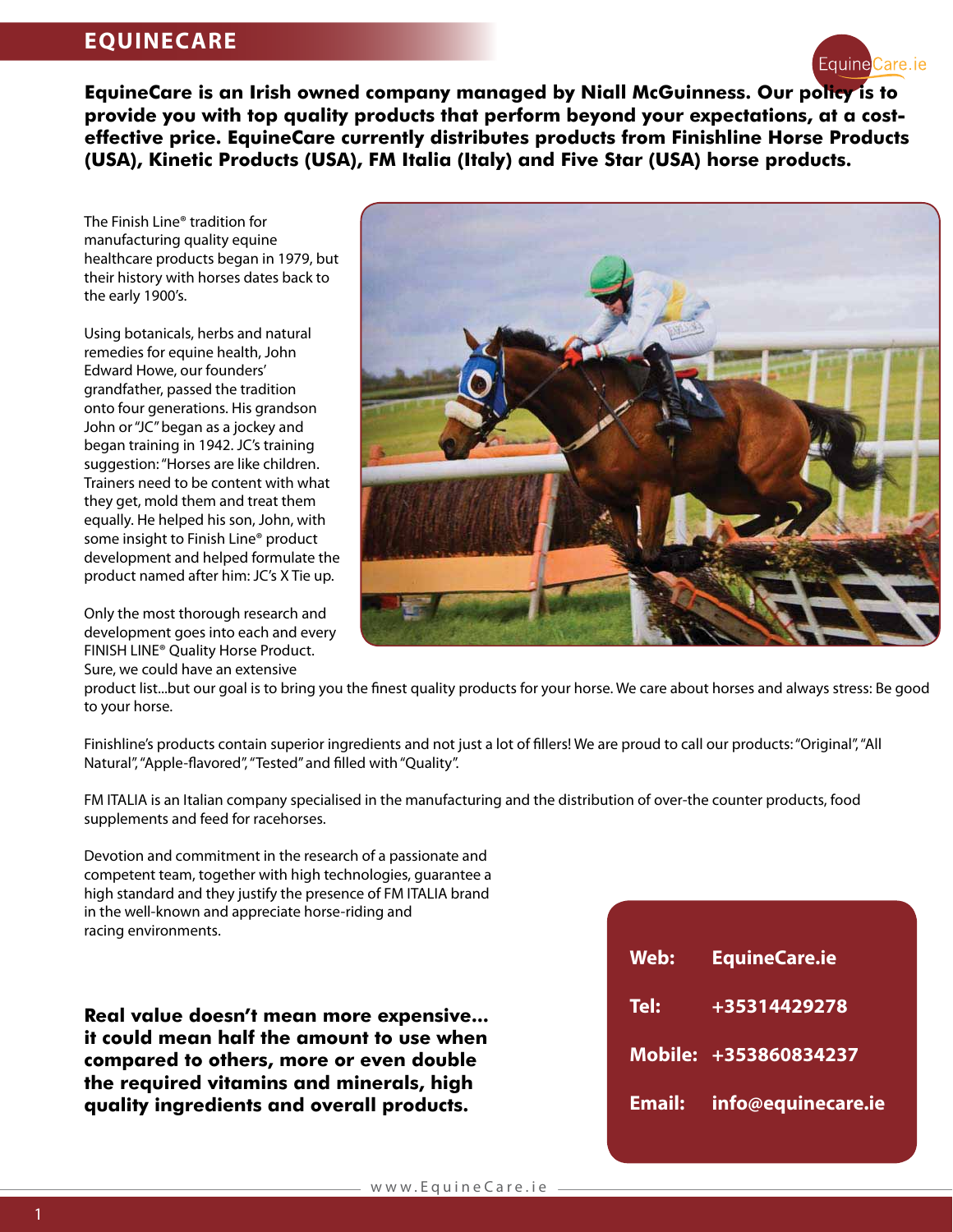

## **TOTAL CONTROL**

#### **The New All-In-One Supplement Every Performance Horse Should Have**

**Total Control has the following benefits for your horse:**

- Promotes blood counts
- Healthy joints and bone
- Healthy hooves, hair and skin
- Healthy hydration and replenishing of electrolytes
- Healthy digestive system

Finish Line's Total Control Equine Supplement helps to improve six bodily functions in your horse, which include horse joints, feet growth and strength, appearance of coat, gastric system, blood and hemoglobin counts and rehydration. Just feed your horse two scoops per day , once in the morning and evening to maintain your horse's overall health. Helps to eliminate your horse's dependence on a variety of supplements by offering everything your horse should need in one supplements. Easy to use and saves you money! Contains no fillers.

#### The advantages are:

Convenience: One supplement replaces several individual Products.

Value: You save money compared to buying several supplements.

Assurance: Each horse getting Total Control is getting the benefits of all the target system health promotion.



**28 Day supply - €110**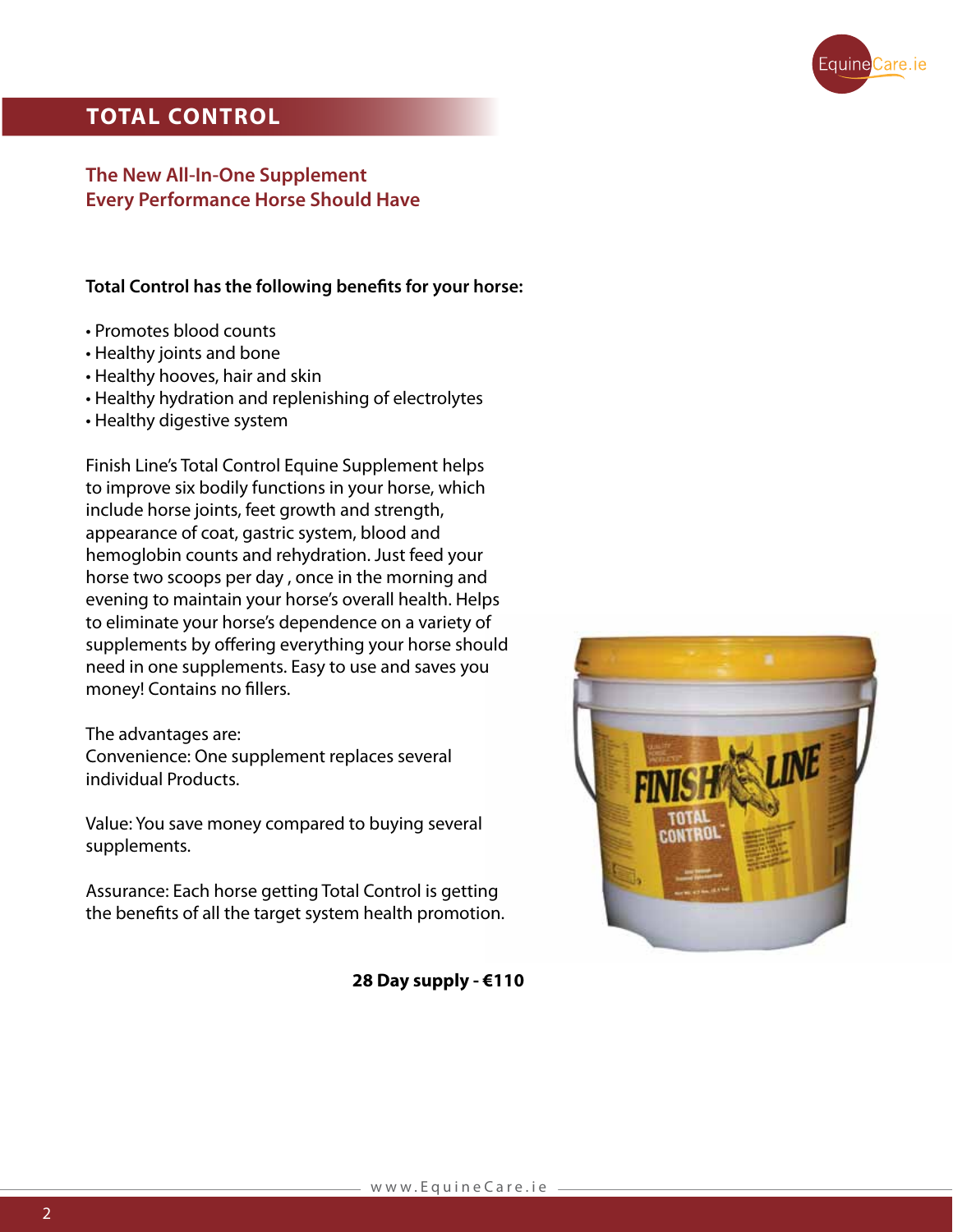

## **JOINT SUPPLEMENTS**

#### **Fluid Action Ha**

The proven support you expect from Finish Line, combining the "building blocks" for healthy joints with the extra support of Hyaluronic Acid (HA). Glucosamine increases the amount of synovial fluid. HA promotes healthy joint function by aiding in the lubrication of the joints and helping to maintain structural integrity, to make a better cushion. Suitable for horses in all stages of work, including heavy competition.

> **1 litre (1 month supply) - €70.00 3.78 litre (4 month supply) - €200.00**

#### **Conquer Liquid**

Conquer® Liquid is a clinically proven Hyaluronic Acid product based on a controlled blind study, as published in the Equine Veterinary Journal (2006).

Conquer® Liquid At 100 mg per dose (200 mg per 30ml), Conquer® Liquid is developed specifically to help maintain the health of your animal's joints. HA is safe, non-toxic and a naturally occurring glycosaminoglycan with its highest concentration found in all vertebrates' connective tissue and joint fluid.

 **946mL (2 month supply) - €105.00**

#### **Ultra Flex**

Ultra-Flex is a unique pain relieving formula. Features: All natural ingredients  $\cdot$  Fast Acting (liquid) Glucosamine · Chondroitin Sulfates · MSM · Boswella Antioxidants · Vitamins C & E Increases Mobility Relieves pain from arthritis, hip displasia, and other DJDs (degenerative joint diseases)

 **3.78 litre (4 month supply) - €120.00**

#### **Vita Bute**

Liquid Joint Support Supplement with Yucca Extract and Boswella Serrata Source of Uronic and Amino Acids. Natural nutritional alternative to drugs and test free. Contains: Boswella Serrata and Yucca extracts · Source of bioavailable amino acids, essential components for connective tissue production Aids in production of Synovial Fluids · Connective tissue production · Source of phytoceuticals for nutritional joint health · Reduces Inflammation

 **3.78 litre (4 month supply) - €80.00**







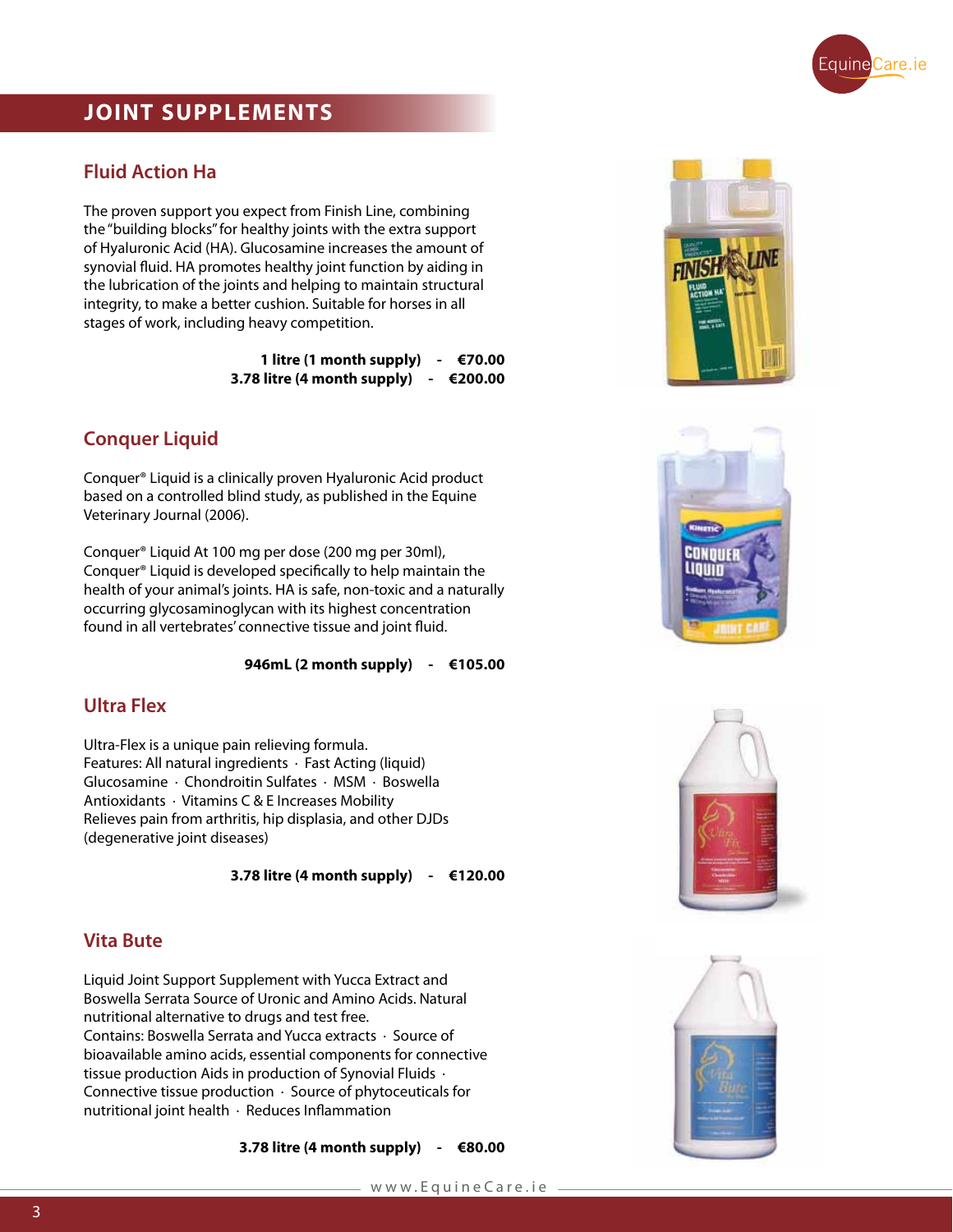

## **HOOF CARE**

#### **Horse Shoe**

Horse-Shoe contains biotin, methionine and zinc with octacosanol and MSM. Clinical studies show that supplemental biotin, methionine, and zinc in the equine diet aids hoof growth. Horse-Shoe contains 22 mg biotin and 2850 mg methionine in every serving. Horse Shoe also contains support ingredients that stimulate the circulation to the hoof. Niacin and Calcium Iodate help increase the circulation throughout the system, including the hooves. Increased blood flow helps nourish the hooves, making sure they have enough nutrients to complete the growth process. Additionally Horse Shoe contains Bromelain, a natural enzyme that can help fight inflammation.

 **2.27kg (2 month supply) - €50.00**



#### **Feet First (coat second)**

Healthy Hoof Growth and a healthy skin and coat in your horse. A potent hoof and coat conditioner developed after 24 months of research with vets, farriers and trainers. Full of biotin, methionine, gelatine, olive oil, flax seed oil, omega oils, wheat germ oil, Vitamin A & E. High in fat and omegas! Very fast acting and very effective. Palatable, nutritional horse supplement for healthy hooves, coat, and skin.

 **2.05kg (2 month supply) - €70.00**



#### **Biotin Complete**

Liquid nutritional supplement for optimum hoof growth and conditioning.

Complete spectrum of amino acids  $\cdot$  20 mgs of Biotin  $\cdot$  500 mgs of Glycine. Optimum hoof and coat conditioning.

**3.78 litre (4 month supply) - €80.00**

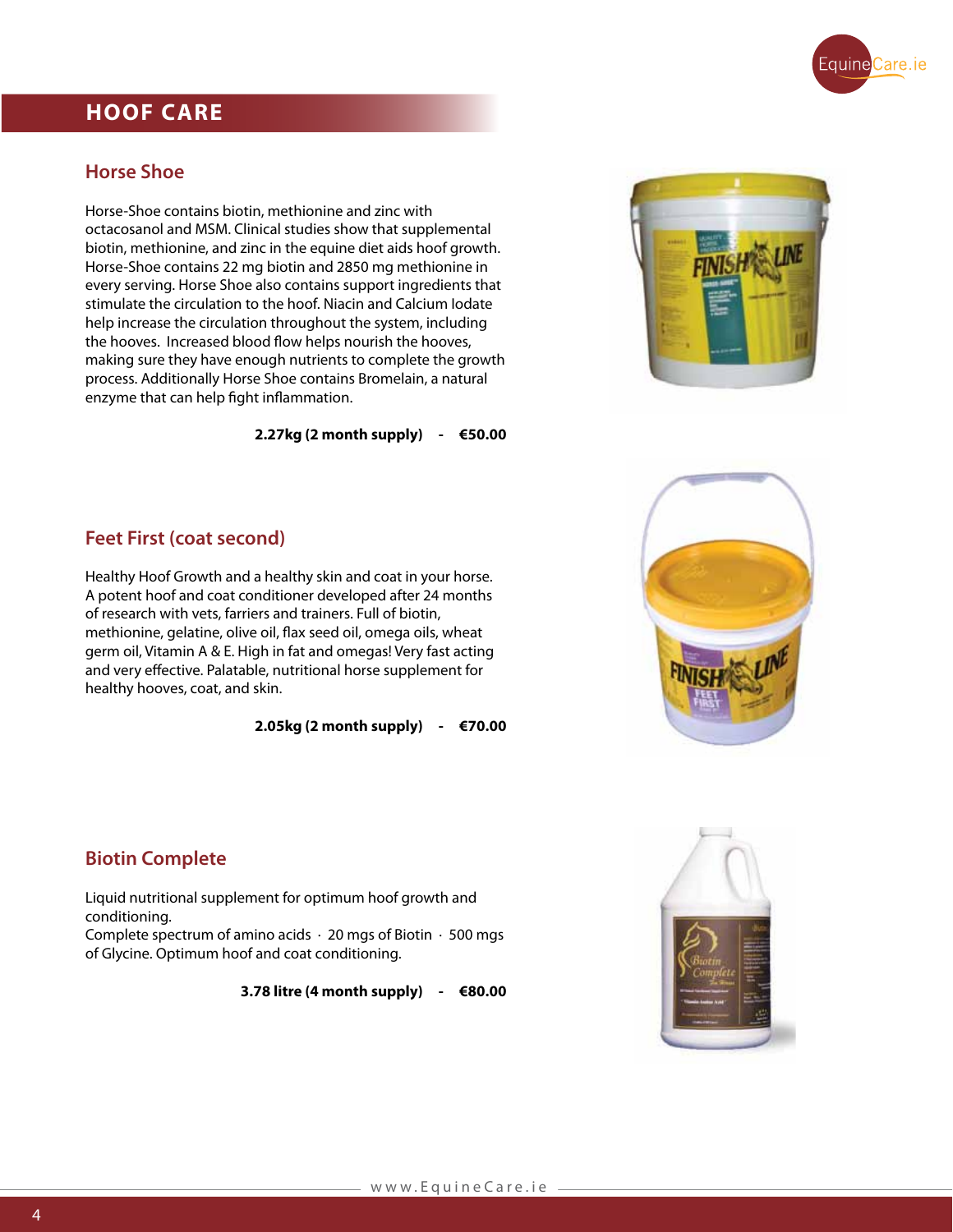

## **PERFORMANCE SUPPLEMENTS**

#### **Iron Power**

Iron Power is a high iron, high B-Complex liquid vitamin supplement. Iron Power contains biotin, and your horse will actually eat this iron supplement--he'll clean up his feed! Iron Power is absorbable and keeps blood counts HIGH. Red blood cell counts increase, which supplies your horse with more energy, more stamina, and a greater ability to carry oxygen to muscles. Clinical trails show that Iron Power increases haemoglobin on average 12% and red blood cell count by 24%. This is needed for any performance horse to compete at OPTIMUM levels. Iron Power will improve your horse's general well-being and is a great value!

> **1.9 litre (1 month supply) - €24.00 3.78 litre (2 month supply) - €40.00**

#### **Ultra Fire**

ULTRA FIRE has received the following honors: "Supplement of the Year!" chosen by Perfect Horse Magazine. Studies show this powerful, complete multivitamin increases energy and stamina. Ultra Fire also aids nervous horses, prevents tie up, helps put weight on a horse and improves the appearance of the coat.

 **2.27kg (4 month supply) - €70.00**

#### **Air Power**

All natural cough formula. Usually, a single dosage of AIR POWER will help prevent a horse from coughing all day. It is safe for pre-event/race/performance, as it will not test. Air Power is an all natural aid for temporary improvement in airflow, stops equine coughs fast and gives relief from allergies, heaves, roaring and strangles. Can be used as often as needed. It is completely safe.

> **476 mls - €20.00 15 mL Syringe - €5.00**

#### **XBL Powder**

XBL Powder strengthens and supports the capillary system. It is a simply sensational strength and conditioning powder. Indicated for performance horses in heavy training such as racing and 3 Eventing. It is indicated for horses which tend to fade or suffer a marked drop in performance at the end of a race or competition, helping them to finish strongly. Particularly suited to racehorses and disciplines with similar physical demands XBL Powder will help your horses to maintain performance and finish powerfully.

 **60 day supply - €50.00**







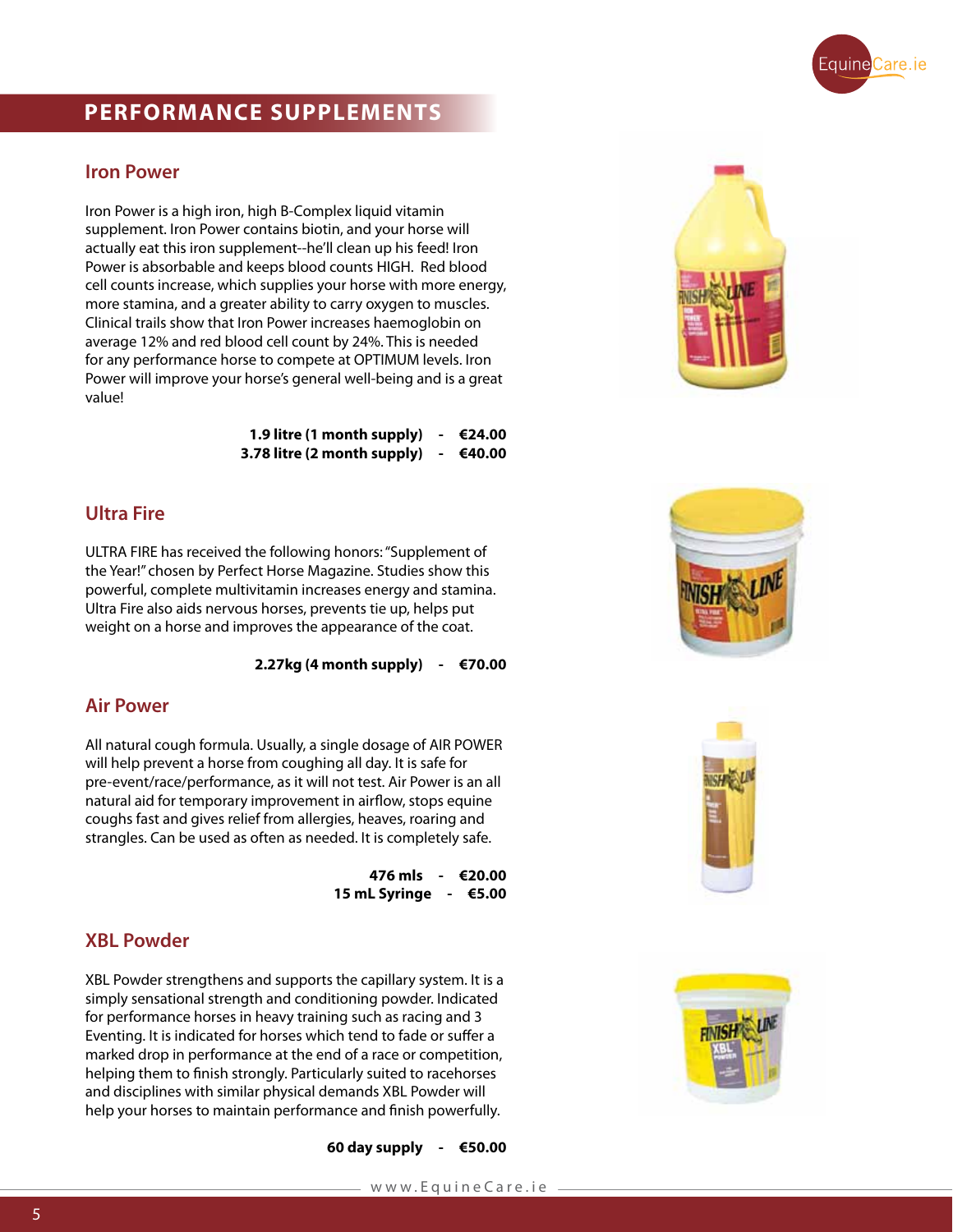

## **ELECTROLYTES**

#### **Apple-a-Day**

Electrolytes and trace minerals powder with no sugar or dyes. Apple-A-Day electrolyte is the original apple flavoured source of electrolytes and trace minerals. Apple-a-day are formulated to replace lost electrolytes and promote healthy hydration in your horse when used as a daily feed supplement.

| 2.27 kg - €20.00 |  |
|------------------|--|
| 13.9 kg - €82.00 |  |



#### **Electrocharge**

Fast acting oral electrolyte jug recovery formula. Works rapidly to build up and restore electrolytes, salts and trace minerals that your horses lose from strenuous competition, worming or stress. Electrocharge replaces sodium potassium chloride calcium magnesium and zinc as your horse sweats during extreme exercise. Give ample fresh water.



 **Syringe (2 doses) - €12.00**

#### **ELECTROLYTE FACTS:**

Your horse will generate an enormous amount of heat during exercise. It is extremely urgent to dissipate this heat and the single most important method is through sweating. Evaporative cooling created by the surface sweat removes 65% of the excess heat. The downside to heavy sweating is the loss of sodium, potassium, chloride, calcium, magnesium, manganese, zinc and other minerals. Horses are hypertonic, meaning that their sweat has more electrolytes than their body fluids. Working horses can quickly suffer from electrolyte depletion.

Left untreated your horse can suffer from dehydration, muscle spasms, poor oxygen and energy transport throughout the body, heart or kidney impairment, anhidrosis (non sweating), poor exercise recovery, and other problems.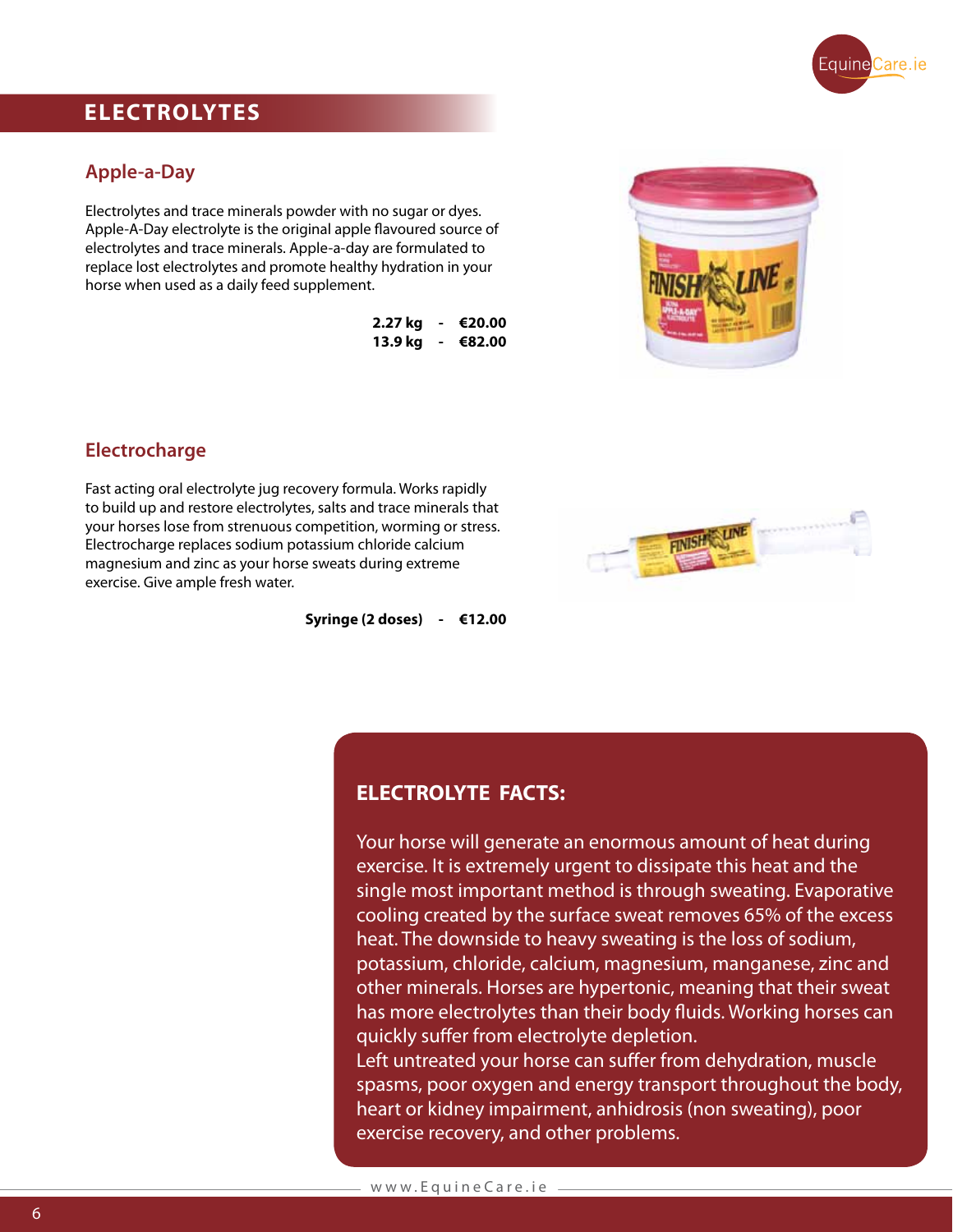

## **CALMING SUPPLEMENTS**

#### **Thia Cal**

THIA-CAL is a palatable nutritional supplement containing 490mg/serving of Thiamine (Vitamin B1), Calcium and other nutrients. THIA-CAL provides the extra nutrition horses may need during times of stress or when the horse is eating poorly.

 **946 mL (1 month supply) - €30.00**

#### **Quia Cal**

Single use b1, magnesium and calcium supplement for performance horses. Helps promote a healthy nervous system in the horse.

 **Syringe - €15.00**





## **DIGESTION AIDS**

#### **U-7 Gastric Aid**

U-7 Gastric Aid is a revolutionary dietary supplement for the gastric system. It is a palatable formula that helps horses suffering from poor appetite, poor attitude, poor performance, weight loss, or reduced performance.

U-7 Gastric Aid is not a drug or an antacid and provides lasting benefits in just 30 days! U-7 Gastric Aid contains NO calcium, magnesium, or aluminum and can really make a difference in the overall well-being of your horse.

Safe for foals, U-7 Gastric Aid is also recommended for all horses that are confined to stalls or engaged in moderate to heavy work schedules.

 **3.78 litre (2 month supply) - €110.00**



*"For clients that have horses with ulcers or are at high risk due to heavy training, and that cannot economically justify the high cost of the not-infallible drugs, and do not believe that antacids are the proper way to deal with the problem, I recommend U7 Gastric AidTM as an alternative natural/herbal supplement to help maintain a healthy stomach in the horse"*

**Mark Phillips, DVM, Millpond Equine, FL**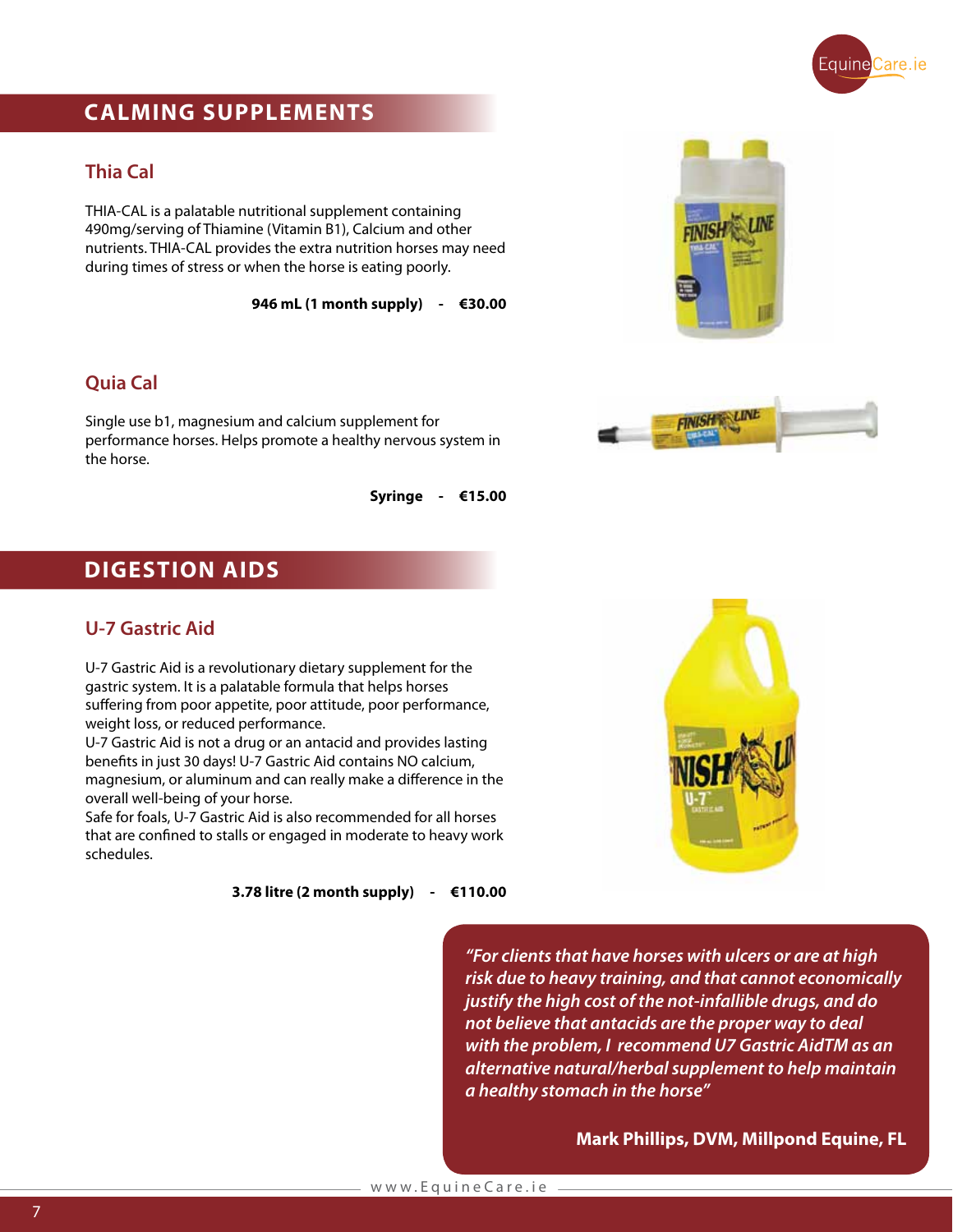

## **MUSCLE HEALTH**

#### **JC X Tie Up**

Tie Up prevention, muscle aid and pre-race boost! Not only a tie-up prevention but it is also a fabulous aid to improve muscle function in those horses that don't tie-up. JC's X-Tie up helps your horse move smoothly with softer muscles and recover better. JC's X-Tie up helps the dressage horse to move with more cadence and softness through the body, the jumper to move and jump more effortlessly, and the racehorse to be more explosive and recover better.

Named after JC Howe who invented the formula over 50 years ago, JC's X-Tie up is best used as a preventative measure, but can also be used on horses currently tying-up, although will not last as long in this scenario.



 **30 mL Syringe - €20.00**

#### **Horse Muscle Builder**

Supplementary food aid in muscle growth of the horse, based on active ingredients such as Cystoseria, Tribulus and Gamma Oryzanol. The synergistic action of these natural substances promote the increase in muscle mass, increase strength and endurance of the animal by integrating the deficiencies of zinc and magnesium enhances the hormonal metabolism promoting recovery after intense workouts.

 **600g (15 day supply) - €130.00**

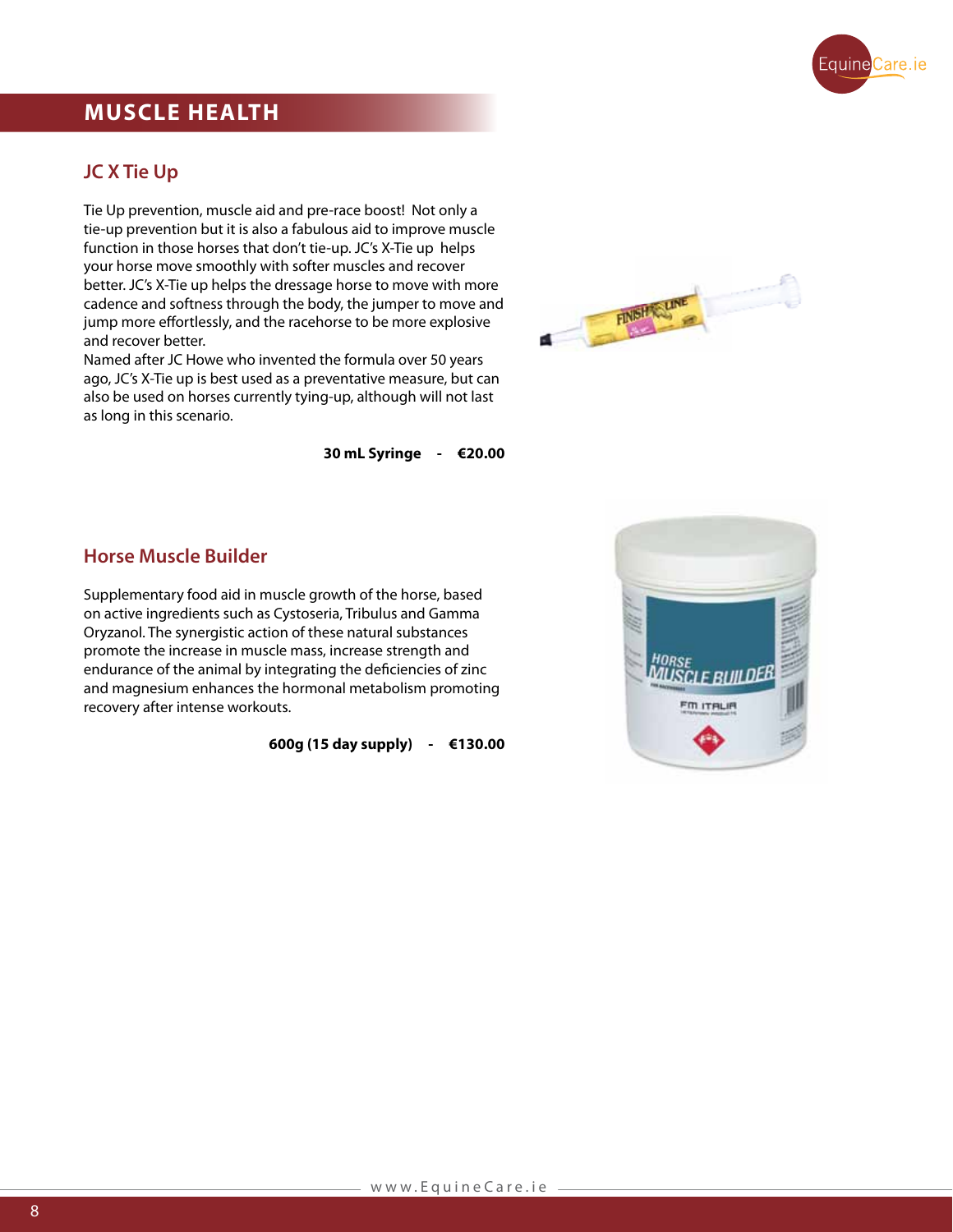

## **PRE RACE**

#### **Maltodex Pro**

Oral paste formulated to provide rapid and long-lasting energy. The effective composition of Maltodex – Pro includes a revolutionary maltodextrin, which due to its high molecular weight, is absorbed much faster than traditional products, but is metabolised slowly, which guarantees immediate availability to the body and a response energy without creating longer without causing stomach upset and loss of appetite.

 **Syringe - €20.00**



energy fast

IARRWRK

#### **Energy Fast**

Oral paste that provides the horse with immediate energy. Thanks to its innovative formula containing L-glutamine provides energy, buffers decreasing protein breakdown during intense efforts. It has antioxidant activity, speeds recovery after prolonged training.

 **Syringe - €20.00**

#### **Hemo-Stop**

The Fragility of pulmonary capillaries is one of the main causes of poor performance in the sport of horse racing. The use of Hemo Stop, thanks to a natural diuretic and dell'Equiseto of Zea Mais, reduces the pressure of the pulmonary circulation. Moreover, the presence of dell'Achillea increases the elasticity of blood vessels.

Feed 100ml 6 hours before competition.

 **100 mL Bottle - €60.00**

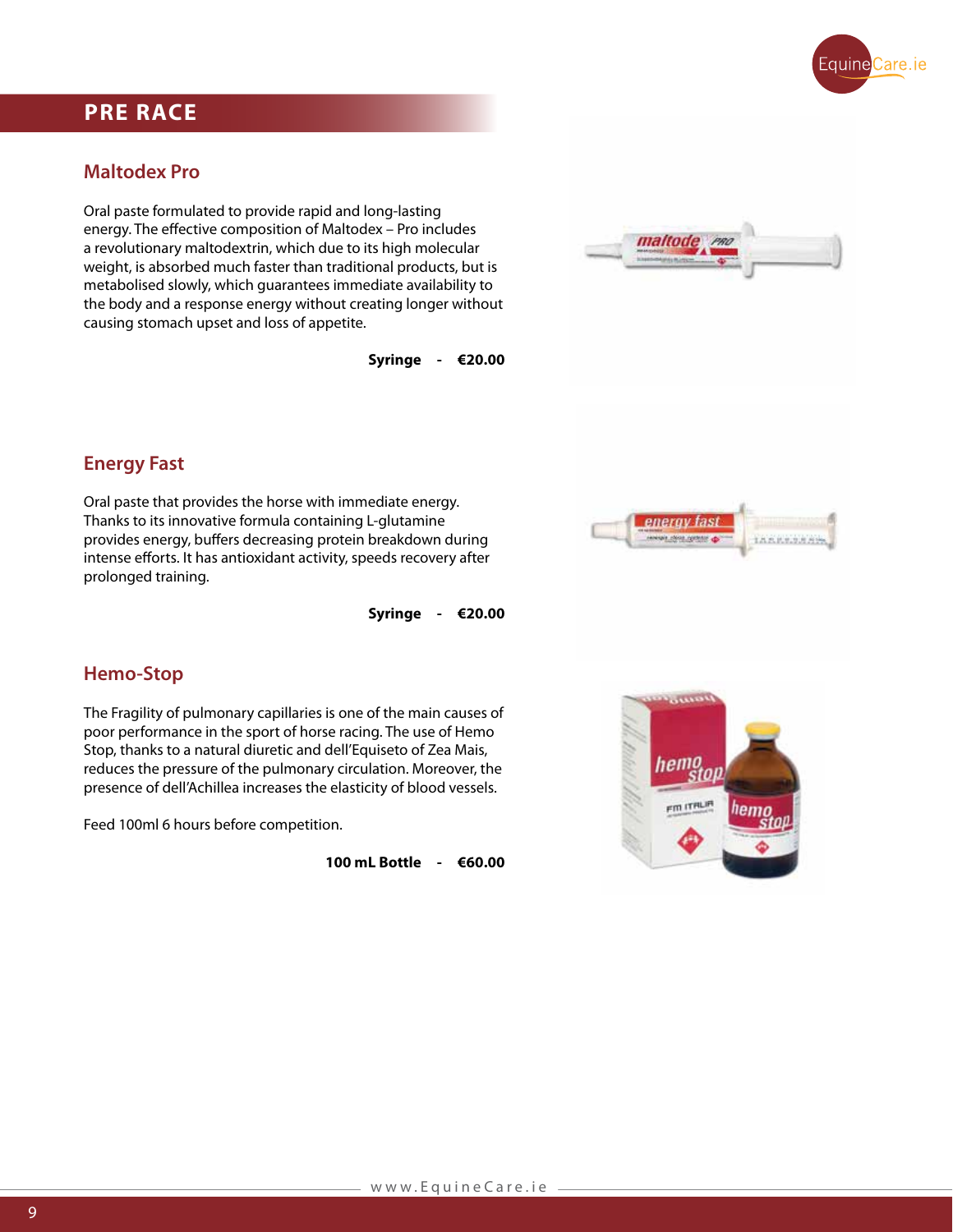

## **LEG CARE**

#### **Original Premium Clay**

Original premium clay poultice does a superior job of drawing heat, inflammation, and soreness from a horses legs and feet. It also soothes a horses sore or stone bruised feet and reduces swelling after races or shoeing. A creamy and smooth formula that goes on easily, and comes off easily and draws out more heat than any other poultice. See relief in one day.

|  | 5.9 kg - €30.00  |
|--|------------------|
|  | 10.9 kg - €50.00 |

#### **Iso Tite Gel**

Can be used as an aid in the temporary relief of minor stiffness and soreness caused by overexertion. A multi-purpose liniment that you can use to sweat, tighten or freeze, depending on your application. Mild but effective, will not scurf or blister your horse.

> **1 litre - €30.00 3.78 litre - €90.00**

#### **B-Oil**

B – Oil can be used as an aid in the temporary relief of minor stiffness and soreness caused by over-exertion. A superb counterirritant that carries heat to the affected area. B - Oil is excellent for legs and sore muscles in the back, haunches and loins. Use as a brace pre-performance either full strength or diluted. All natural.

 **1 litre - €22.00**



Finish Line's non-medicated Kool Out Clay Poultice. It is creamy smooth, it goes on easy and comes off easy. You do not need to worry about blistering. Kool Out Clay will not react with other liniments or medications. Can be used over nicks and cuts. Kool Out Clay cools and tightens the horses' legs after workouts.

> **5.85 kg - €30.00 10.43 kg - €50.00**







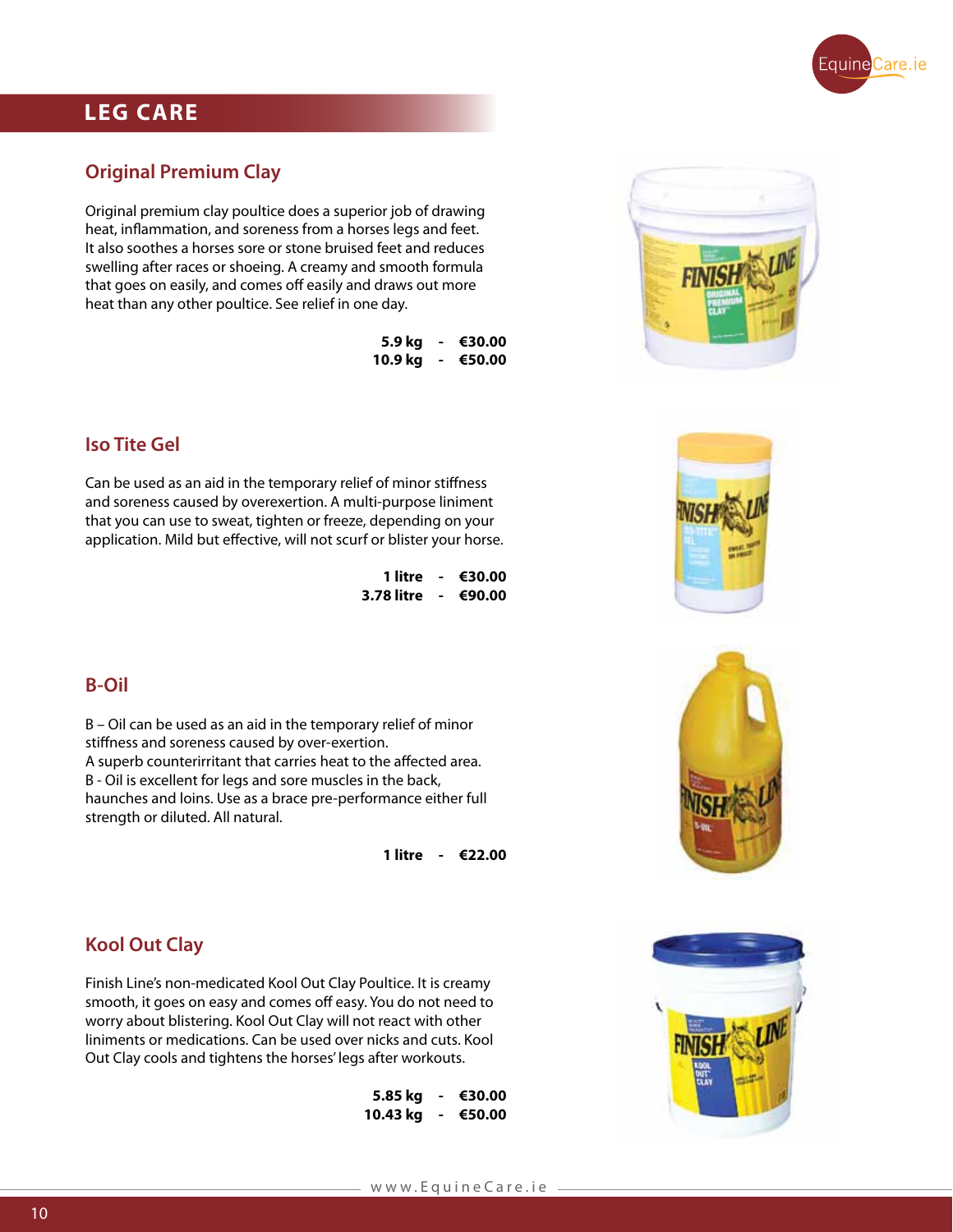

## **BANDAGES AND FIRST AID**

#### **Protex Wrap**

Protex Wrap is a top quality cohesive bandage ideal for holding dressings in place and for use in training and competition. Sold as singles or in boxes of 12.

 **€1.90**

#### **Protex Animal Poultice**

All-purpose veterinary dressing. Highly absorbent, cushioned with natural cotton wool, it helps to maintain dry skin and hair. Useful to prevent problems deriving from too tight bandaging.

 **20 cm - €5.00**

#### **Protex G2**

G2 (Gamgee) is a highly absorbent hospital quality cotton wool pad, encased in a synthetic non-woven cover. G2 can be used as a leg wrap for protection of fetlocks, hocks and tendons. Cut G2 to required size and shape and secure with Protex Wrap. 500gram

> **45 cm - €8.50 30 cm - €8.50**

#### **Protex Cotton Wool**

All-purpose veterinary cotton wool.

 **500 gram - €3.50**



**Fleece Bandages**

Soft, durable and strong double sided fleece with velcro fastening. Blue or White 5"(12.5cm)wide x 3M long.

 **Pack of 4 - €12.00**



roter Wrap



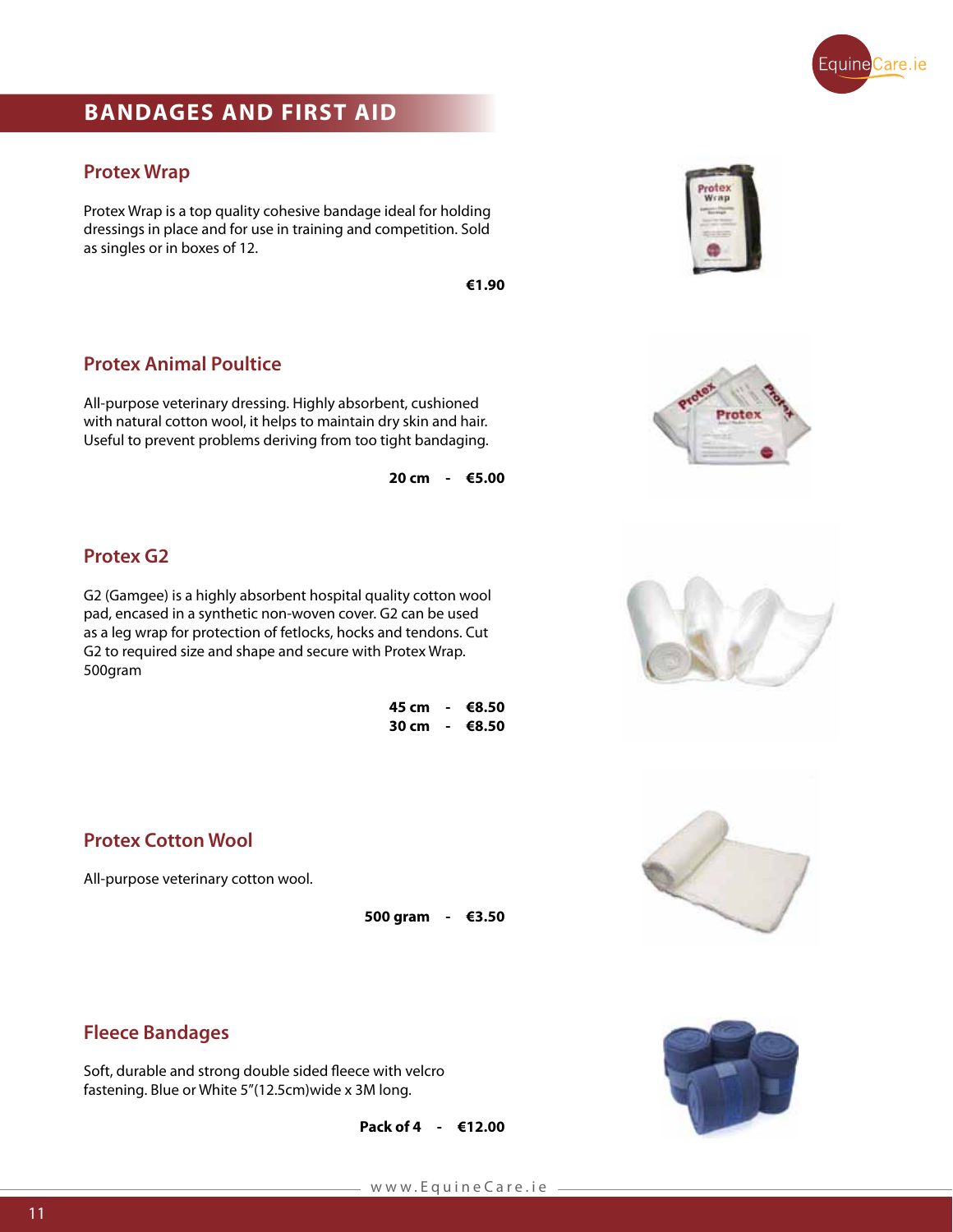

## **HAIR AND SKIN CARE**

#### **First Aid Shampoo**

First aid shampoo provides your horse with a clean shiny and soft coat. The all-natural and non-irritating ingredients kill fungus bacteria girth itch and stop the spread of skin diseases. It is an excellent option for horses with skin problems. Effective for a horse with sensitive skin and just a little bit works on an entire horse because the formula is concentrated. Contains Iodine With Aloe Vera.

> **1 litre - €15.00 3.78 litre - €36.00**



#### **Fura Free**

Fura-Free heals cracked heels, wounds, burns and abrasions fast. It forms a thinner, more flexible scab, less likely to break open and bleed again. Excellent on Mud Rash.

Fura Free contains the same type of polyglycol base, which has a very low thermal conductivity, making it an excellent sweat. Fura-Free Natural Ingredients are: Calendula Oil, Thyme Oil, Myrrh Oil, Tea Tree Oil, Lemon Balm Oil and Wheat Germ Oil. The 5 essential oils are known for their germ killing and healing properties. Thyme oil contains thymol, a famous germ-fighter.

 **476mL - €25.00**



#### **Derma Cloth**

Dermacloth is an innovative concept in rinse-free cleaning and management of skin problems. It contains Vitamin E to support healing, Dexapanthenol for treatment of damaged skin and Microban for antimicrobial protection.

Dermacloth does not contain alcohol or soap; Microban is the difference. Dermacloth is commonly used for rain scald, scratches, ringworm, girth itch, cracked hooves and scour burns. Dermacloth can also enhance coat appearance and restore sheen.

**Pack of 8 - €20.00**

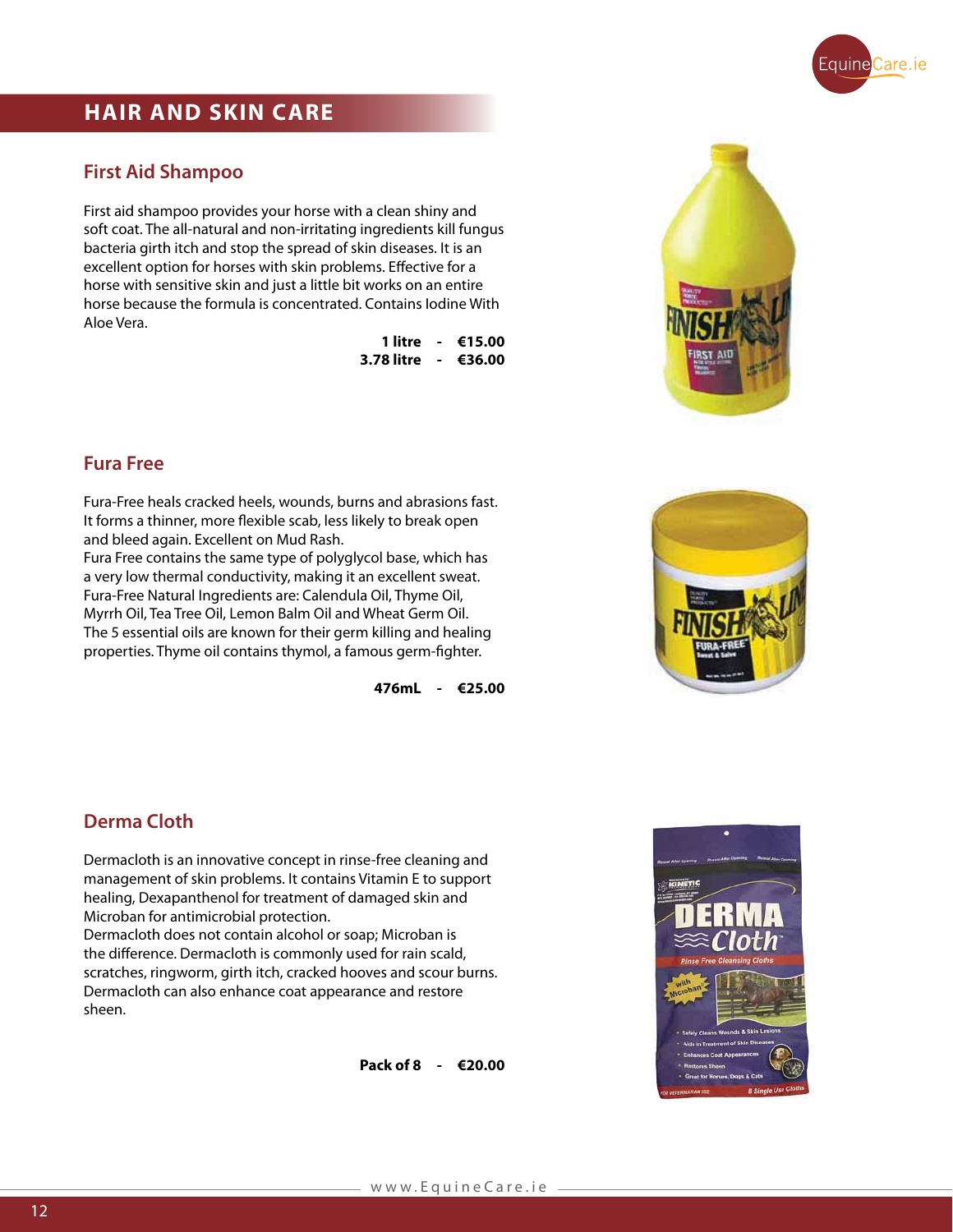

## **VITAMINS**

#### **Vitamin E and Se**

1250 IU Vitamin E and 1.1 mg Selenium. Apple flavoured powder.

 **1.8kg - €35.00**





#### **MSM**

MSM is of great value in maintaining the general health of horses. Ultra Pure 99.9% Source of bio-available sulphur.

 **1.8kg - €50.00**

#### **Vitamin C Blend**

Vitamin C Blend is ascorbic acid in an apple-flavored, economical calcium base containing 50,000 mg/lb of the purest Vitamin C. This water-soluble vitamin is a valuable anti-oxidant beneficial to horses in ridding the body of various toxins and poisons while enhancing the immune system.

 **9kg - €120.00**





#### **KC and More**

50,000 mg/lb natural ascorbic acid and 600 mg/lb of Vitamin K. K-C & MORE also contains rutin, hesperidin , lemon bioflavonoids, and our unique apple flavor. Vitaman K is a known antihemmoragic nutrient. Vitamin C helps make Vitamin K effective.

 **1.8kg - €35.00**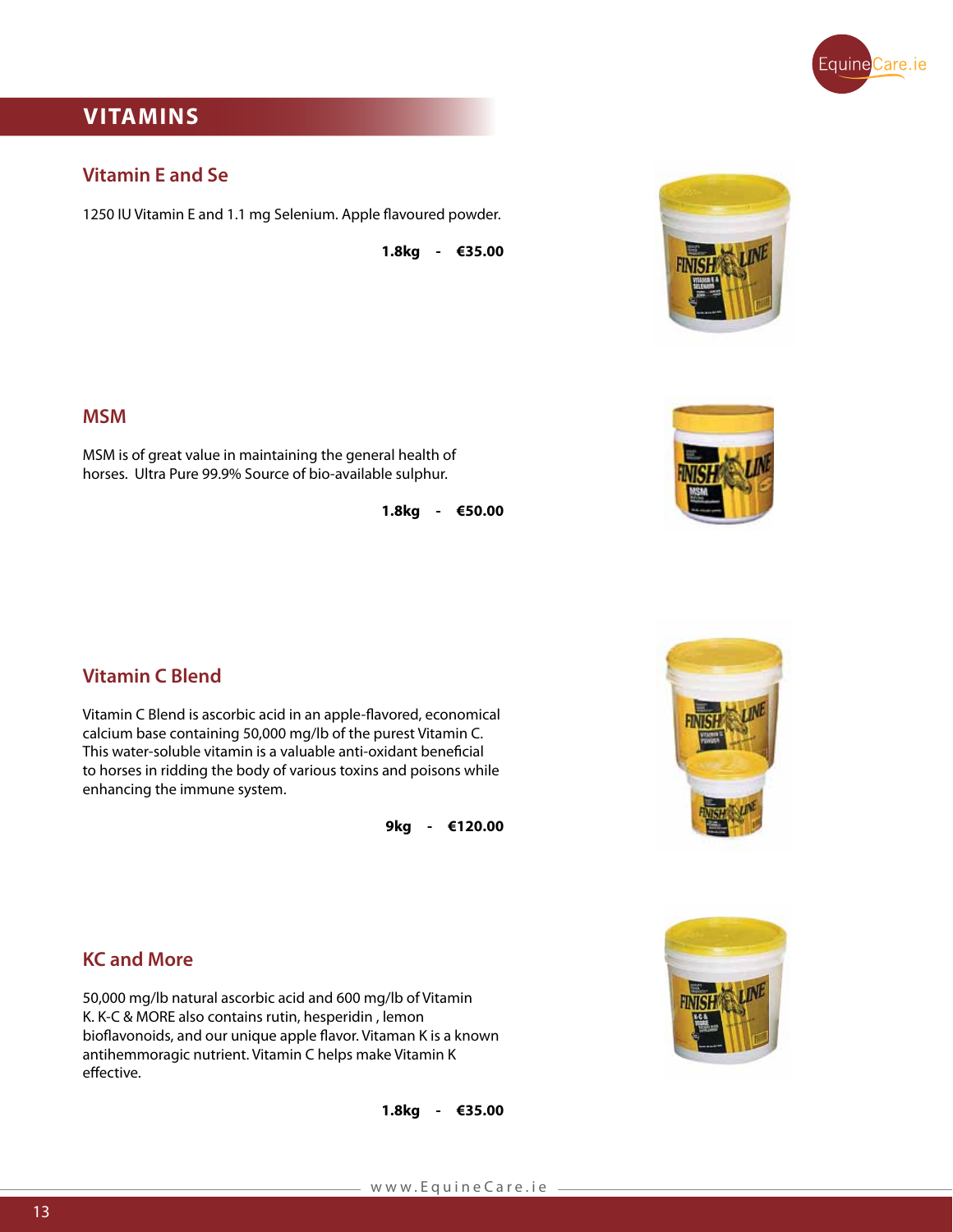

## **MISCELLANEOUS**

#### **Neatsfoot Oil**

100% Pure, natural neatsfoot oil. NO vegetable oil added. Excellent for conditioning leather.

 **1 litre - €15.00**



## **FLY SPRAY**

#### **Blaster**

Natural Botanical Fly Spray that is Concentrated! Sprays that have been pre-mixed before shipping can spend weeks, even months in storage and on shelves before you get to use them. That's why Finishline made theirs a concentrate. You control the freshness and potency by waiting until you need it before you mix it. Blaster contains rosemary oil, thyme oil, calendula oil, cedar wood oil, lemongrass oil, citronella oil and tea tree oil in a proprietary water-soluble base.

 **€22.00**